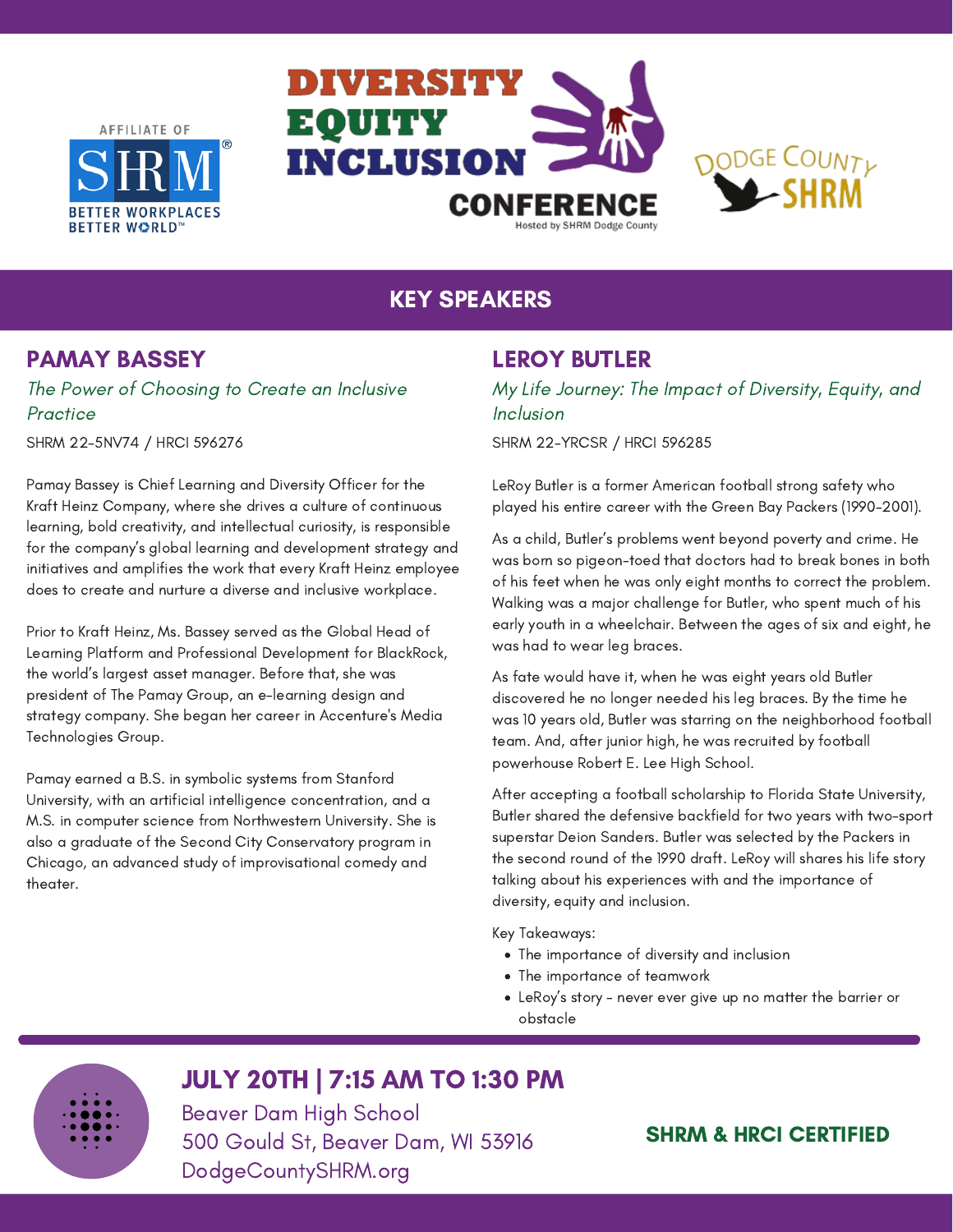

# 1ST BREAKOUT

### DEB CLARKE

Leadership for Cultural Sustainability SHRM 22-HMC69 / HRCI 596277

Leadership for Culturally Sustainability examines how leaders can create inclusive workspaces where team members bring their unique experiences, talents, and values to the workplace. Begin to explore how culture shows up in the workplace and how cultural norms of organizations may dictate policies and practices. Explore long-held assumptions, we hold personally and as organizations, that can interfere with our equity and inclusion work.

Key Takeaways:

- Examine dimensions of culture.
- Analyze ways culture appears in the workplace.
- Identify strategies for sustaining a culture.  $\bullet$

#### DAN KOPP

Attract, Retain, & Compensate

SHRM 22-73FQ4 / HRCI 596279

"Attraction and retention." Can anyone argue their importance? In this session, you will learn attraction and retention strategies that will help you find people who fit your organization. These strategies will also help you reach your diversity, inclusion, and equity (DEI) goals. Additionally, it is one thing to talk about DEI, but it is something totally different to create processes that support DEI. You will be taught how to create compensation systems that are transparent and objective, thus ensuring there are equitable compensation practices in your organization. Spoiler alert: two paradigm shifts will have to occur!

Key Takeaways:

- Learn attraction strategies that will help with all your recruitment and diversity, equity, and inclusion goals.
- Learn retention strategies so you can retain great people.
- Learn how to properly construct compensation systems to ensure there are no discriminatory compensation practices.

### MASOOD AKHTAR

"We Are Many-United Against Hate Movement" SHRM 22-M7KUU / HRCI 596284

This presentation will focus on how to build inclusive classrooms and communities by sharing life stories as told by former hate group members, capitalizing on our youth, and working in a nonpartisan way. Understanding the root causes of hate and implementing strategies to combat them.

Key Takeaways:

- People are not born with hate. They are taught to hate. If they are taught to hate, we can easily teach them how to love.
- Diversity is our strength, not a weakness. Unity is our Power.
- And the U.S. Constitution is our hope. Together we can build a united and prosperous America free of violence and extremism.

### LESLIE LASTER

Affinity Groups: The What, How and Why to Offer Them

SHRM 22-UARHK / HRCI 596280

Participants will be able to understand what an Affinity group is, tips on how to get them started, and reasons Affinity groups help with the recruitment and retention of employees.

Leslie Laster will share tips and tools for the rollout, development, and purpose of Affinity groups within an organization with the purpose of building inclusion and creating a sense of belonging for all employees.

Key Takeaways:

- Participants will be able to understand what an Affinity group is.
- Tips on how to get them started.
- Reasons Affinity groups help with the recruitment and retention of employees.

# JULY 20TH | 7:15 AM TO 1:30 PM

Beaver Dam High School | 500 Gould St, Beaver Dam, WI www.DodgeCountySHRM.org | SHRM & HRCI Certified